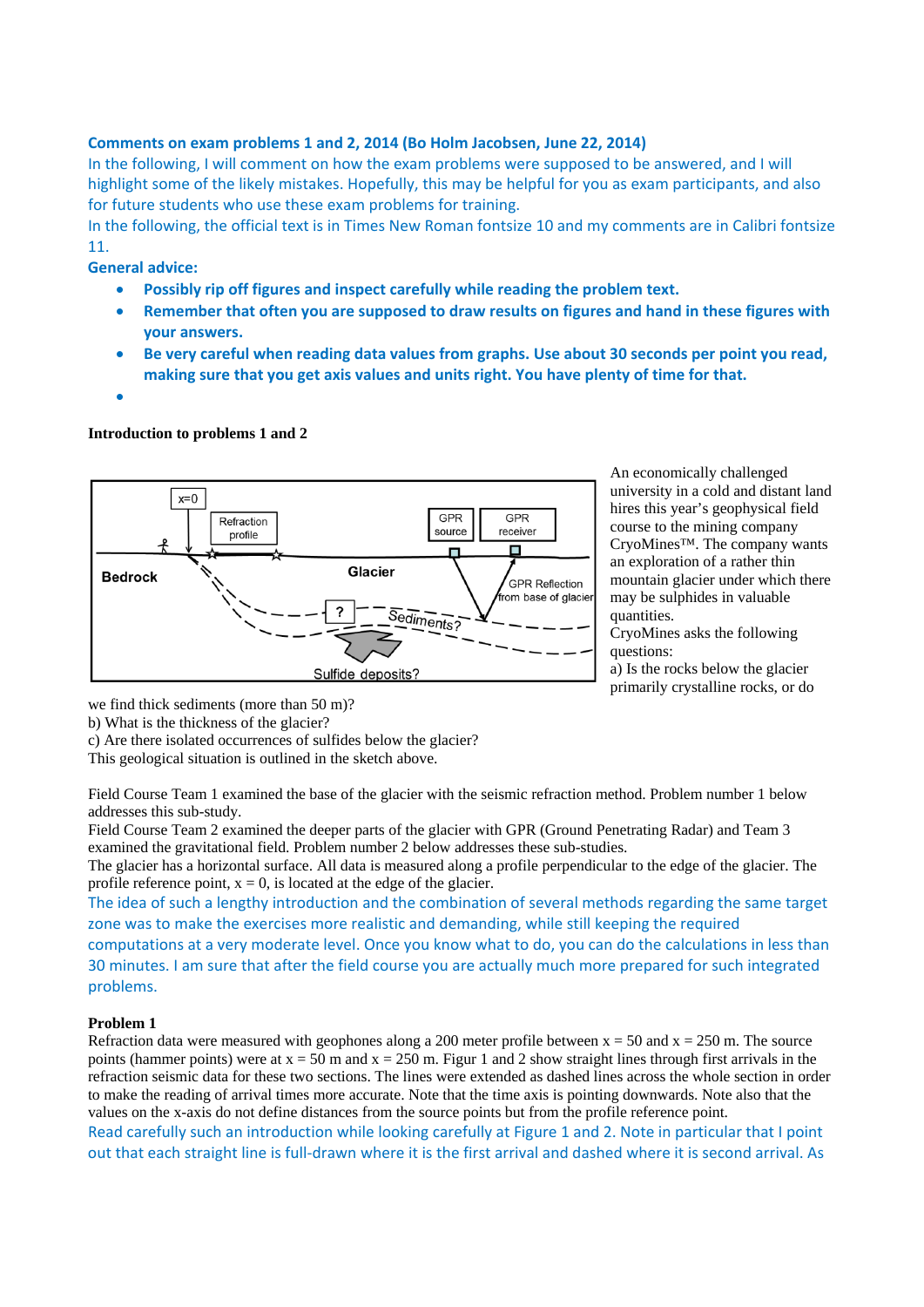you know from the field course (and TØ-exercises) we can generally only read the arrival times where the phase is the first arrival. Therefore, it was dashed where the wave is second arrival.

- 1. Figure 1 shows a straight line crossing through the points (50 m, 0 s) and (250 m, 0.067 s). Determine the velocity in the first layer. The fact that x is not the offset from the shot point should add some interesting complexity to this first question. This went well for almost all of you  $\odot$
- 2. Determine the apparent velocity as well as the intercept times for the reflected waves seen in each of the two sections.

**Dashed line error:** Several of you overlooked that the dashed lines did not define a single straight line. This lead to some wrong time readings.

**Intercept time confusion:** Where the direct wave intersects the refracted wave we have the cross‐over distance and the cross‐over time. These data (xsk and tsk in Danish) may be used to find depths if the layer is parallel to the surface. The intercept time is the time where the line defined by the refracted wave intersects the time axis at shot point. Some of you got this mixed up. Check carefully "the red book" or the material for the SEIS at the field course, if in doubt.

3. Perform an interpretation using the two layer model with a dipping interface. Determine the dip of the interface as well as the velocity in the second layer and the distance to the dipping interface under each source point. Some of you got wrong up-dip/down-dip velocities. This lead to wrong dips and wrong V2. I was careful to only punish such errors once.

**ti‐errors:** When a wrong ti had been read in Q2 then it lead to a wrong depth. This made your discussion of combined models more difficult. Only when you computed positive dip, but got larger depth at 50 m than at 250 m did I deduct points for that.

4. What can this study say in relation to question a) from CryoMines? We may expect the velocity of glacier ice to be between 2000 m/s and 3500 m/s. Sketch carefully your interpretation of these data in Fig 7. **This question was more ambiguous than planned**. I assumed that you would associate "sediments" with the glacial sediments that you knew from the field course, i.e. velocity at or below 2000 m/s. Moreover, I had defined the velocity of the "bedrock" at 5000 m/s which is typical of the uppermost few tens of meters due to cracks and joints.

However, your text-book table had crystalline rocks from 5500 m/s and up (which is typical in the upper and lower crust, and mantle), and a lot of different highly compacted and cemented sediments with velocities above 4000 m/s, like the Balka Quartizite and similar old stuff. This lead to the **Sediment‐crystalline rocks confusion:** I have given full point value to all answers where your computed value (right or wrong), V2, is linked by correct arguments to your table 2.1 in the red book.

## **Problem 2**

Questions 1 and 2 relate to the study of GPR (Ground Penetrating Radar) data. Questions 3 and 4 relate to the interpretation of the gravity field.

- 1. Figure 3 shows a CDP (Common Depth Point) section at x = 400 m. Between 600 and 800 nanoseconds we see a reflections hyperbola. Please determine the rms velocity between the surface and the reflector. Here it is important to grab the  $x^2-t^2$  method. Note that the velocity which comes out is the rms velocity between the surface and the reflector. A few stayed with x/t computations which did not give good results. Some tried desperately to get several velocities and then compute RMS‐velocities from that. Clever ideas, but unfortunately irrelevant in this case, so I cannot give points for that.
- 2. Figure 4 shows the GPR reflection section between  $x = 50$  m and  $x = 1300$  m. GPR traces are shown for every 25 meters. Read the two-way time for reflections at the points  $x = 50$  m and  $x = 400$  m. Calculate the thickness of the glacier at these two positions, and plot these depths in Figure 7.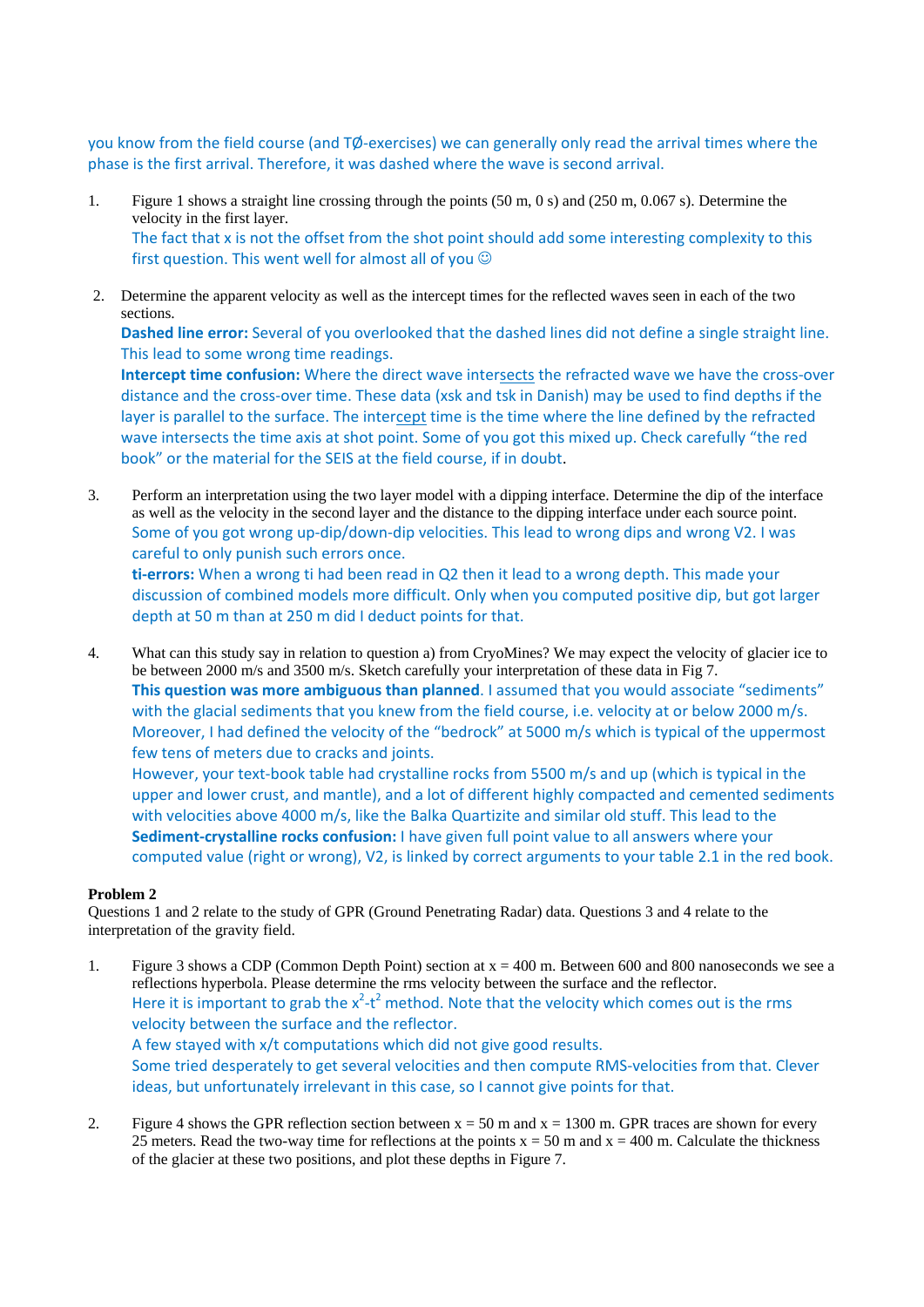The idea is simply to read the two-way times, divide by two, and multiply by the velocity from question 1. This gives the two depths at  $x=50$  and  $x = 400$ .

Some regarded this GPR section as a CDP gather and tried to derive velocities once again. This was irrelevant.

A cute thing about the GPR‐section is that it maps out the base of the glacier, so that from the two depth values it is possible to sketch rather accurately the base of the glacier in Figure 7.

3. Figure 5 shows the Bouguer anomaly. It is measured every 50 meters along the profile. Figure 6 focuses on the interval around the local maximum.

Please interpret the local maximum in Fig. 6 using a homogeneous sphere as the model body. Determine the center coordinates  $(x_0, z_0)$  and anomalous mass  $\Delta M$ .

In your assessment of the residual anomaly you may assume that the regional field is constant. Draw the interpreted position in Figure 7

The gravity anomaly in Figure 5 shows a strong "swing" from above 14 mGal at x<0 down to the level  $\sim$ 10 mGal at x > 400 m. The zoom in Figure 6 is supposed to make you forget this complication. **x½ confusion:** Some regarded x½ as just some kind of "diameter" og the anomaly. I had to deduct when there was no clear indication of regional and residual anomaly from which to define the radius at half the residual maximum.

**mGal versus m/s<sup>2</sup> confusion:** Some forgot the conversion 1mGal = 10<sup>-5</sup> m/s<sup>2</sup>. It lead to mass surplus values a hundred thousand times too large. It does matter in practice. I had to deduct for such errors  $\odot$ .

**ganom confusion:** The correct value is the difference between the maximum value and the regional value. In this case about 11.1mGal – 10mGal = 1.1 mGal. Some forgot to subtract the regional value.

4. Conduct a comprehensive assessment of the results of Tasks 1 and 2 focusing on the questions that the customer, Cryomines, asked:

This last question is the most demanding question. Still, I believe that you can easily understand what I had in mind as answers.

What can we say about the presence of sediment under the glacier? This was already answered to some extent in the previous problem. But it is demanding to be able to drag out this information again, perhaps 1‐3 hours later. What we can say it that if thick glacial sediments, i.e. V2 <2000 m/s was present under very thin ice then the thickness would be thinner than the ice we interpreted, i.e. thinner than 50 meters. But fast compact sediments like sandstone, limestone, dolomite, etc. may well

be present. What can we say about the shape of the base of the glacier?

- The GPR section is important. If you plot in the depth found at  $x = 400$  m (about 60 m) you may draw the base of the glacier at this depth for  $x < 250$  m. And between  $x=0$  and  $x=250$  m we see that the base of the glacier drops steadily. Moreover, this shape plots right on top of the depths found by the refraction seismics. Cute!
- Is there evidence of localized bodies of massive sulphides below the glacier? This may seem too easy to answer, as you have just analyzed a clear gravity maximum. But I need some argument from you like: "The gravity maximum detects an isolated mass surplus. The expected density of the sulfides is about 4300 kg/m3. The expected density for compact sediments or crystalline rocks as detected by the refraction seismics would be 2500-2800 kg/m3. Thus, the sulfide would have a positive density contrast of about 1500-1800 kg/m3. Therefore, a sulfide body would explain the observed anomaly. I have given full points also for much shorter arguments.
- If so, what amounts of sulfide do the data suggest? It may be noted that the sulfides in outcrops in the area have densities around  $4300 \text{ kg/m}^3$ . The answer can be the total mass of the sulfide and/or the volume and/or the radius of the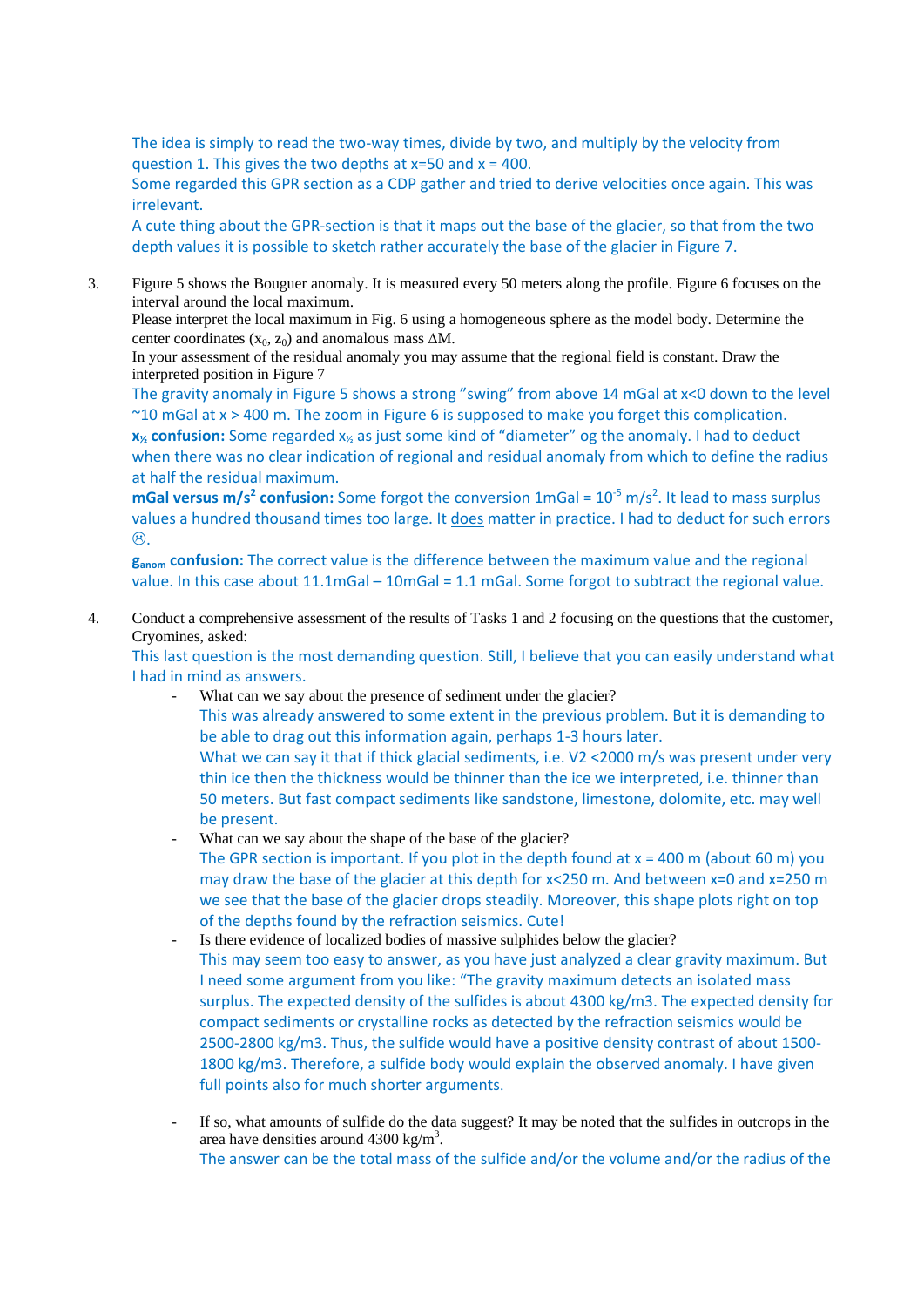approximating sphere. In all these cases you will need the density contrast between the sulfide and the surrounding rock. As mentioned above, the correct arguments should arrive at +1500 to 1800 kg/m3. From this and the excess mass,  $\Delta M$ , you may compute the sulfide mass.

**Confusion about density surrounding the sulfides**: Some have used the density of the glacier, i.e. 1000 kg/m3 to define the density contrast. I have only accepted this if your wrong calculations have led to a thickness of the glacier so large that the center of gravity lies within the glacier. However, it would be a very strange situation that the glacier had picked up such a large volume of material.

Advanced gravity argument: One og you noticed that the gravity decrease from above 14 mGal for x<0 m to about 10 mGal for x>400m may be explained by the low densities of the glacier body. You might even have tested the shape of the glacier by computing the "mild relief" gravity response of a layer with the negative density contrast 1000 ‐ 2700 kg/m3 = ‐ 1700 kg/m3. None of you did, and I do not blame you. But I am sure that you understand that such a test of the simple model "Glacier and no unconsolidated sediment" could be tested in this way.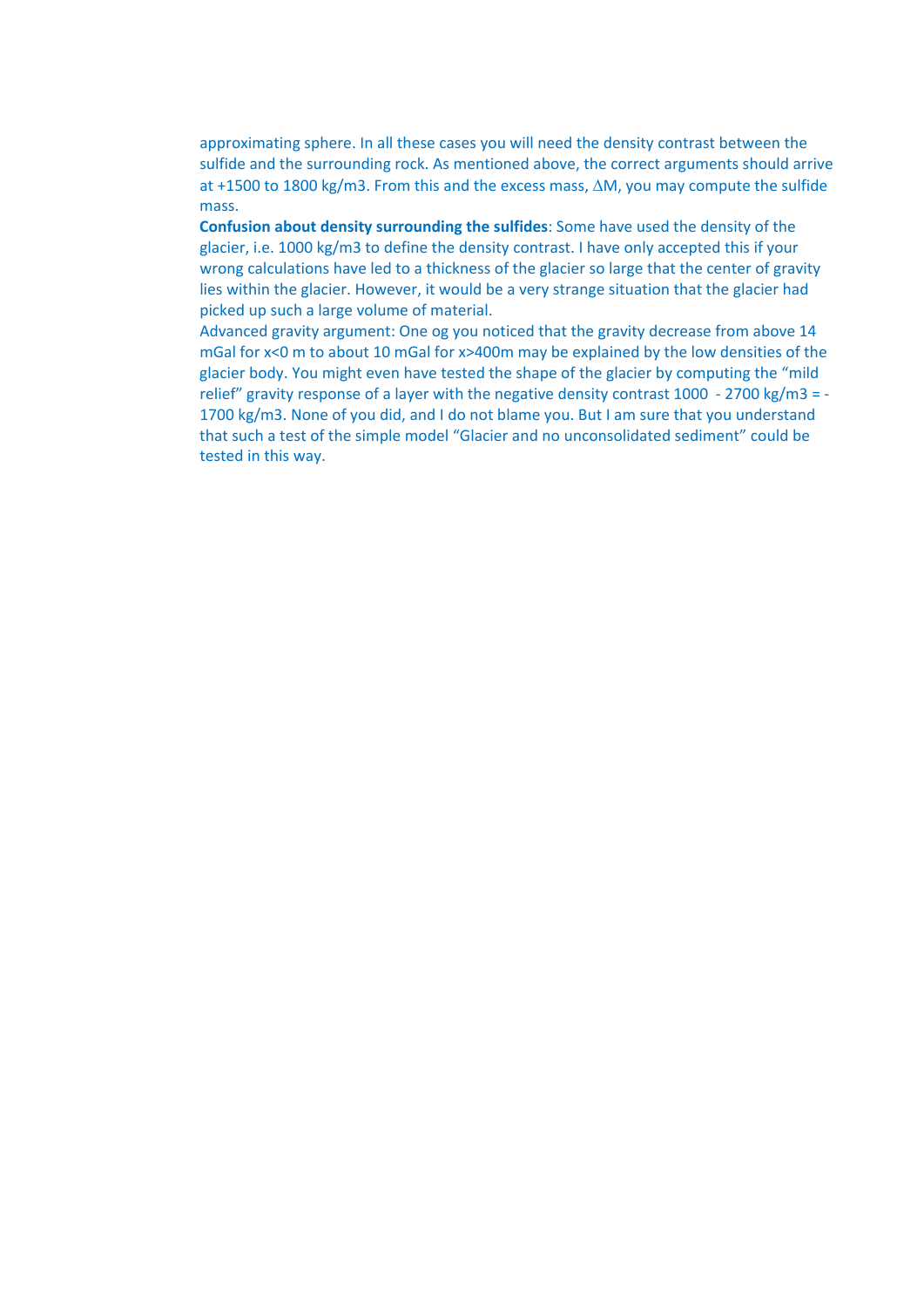```
%----------------------------- 
% s2014 PROBLEM 1 ANSWERS: 
%----------------------------- 
801x1 = 50; x2 = 250; x12 = x2-x1,
x12 = 200.00 
t1 = 0; t2 = 0.067; t12 = t2-t1,t12 = 
           0.07 
v1 = x12/t12,
v1 = 2985.07 
802%refracted wave in Fig. 1: 
ti fig1 = 0.005; t2 = 0.055; t12 = t2-ti fig1,
t12 = 
           0.05 
v2_{\text{rig1}} = x12/t12,
v2_fig1 =
        4000.00 
%Fig. 2: Direct wave is the same 
%refracted wave in Fig. 2: 
ti fig2 = 0.026; t2 = 0.055; t12 = t2-ti fig2,
t12 = 
           0.03 
v2_fig2 = x12/t12,
v2_fig2 =
       6896.55 
8Q3%Using eq. 2.36 
vu = v2_fig2;
vd = v2_fig1;
invsinvd = asind(v1/vd), %degrees
invsinvd = 
          48.27 
invsum = a sind(v1/vu),
invsinvu = 
          25.65 
ic = 0.5*(invsinvd+invsinvu), 
ic = 36.96 
delta = 0.5*(invsinvd-invsinvu), 
delta = 
          11.31 
v2 = v1/sind(ic),
v2 = 4964.96 
sqrt_expression = sqrt(1-v1^2/v2^2),
sqrt_expression = 
           0.80 
z_50m = ti_fig1/2*v1/sqrt_expression, 
z_{50m} =
           9.34 
z_250m = ti_fig2/2*v1/sqrt_expression, 
z_{250m} =
          48.56 
%-----------------------------
```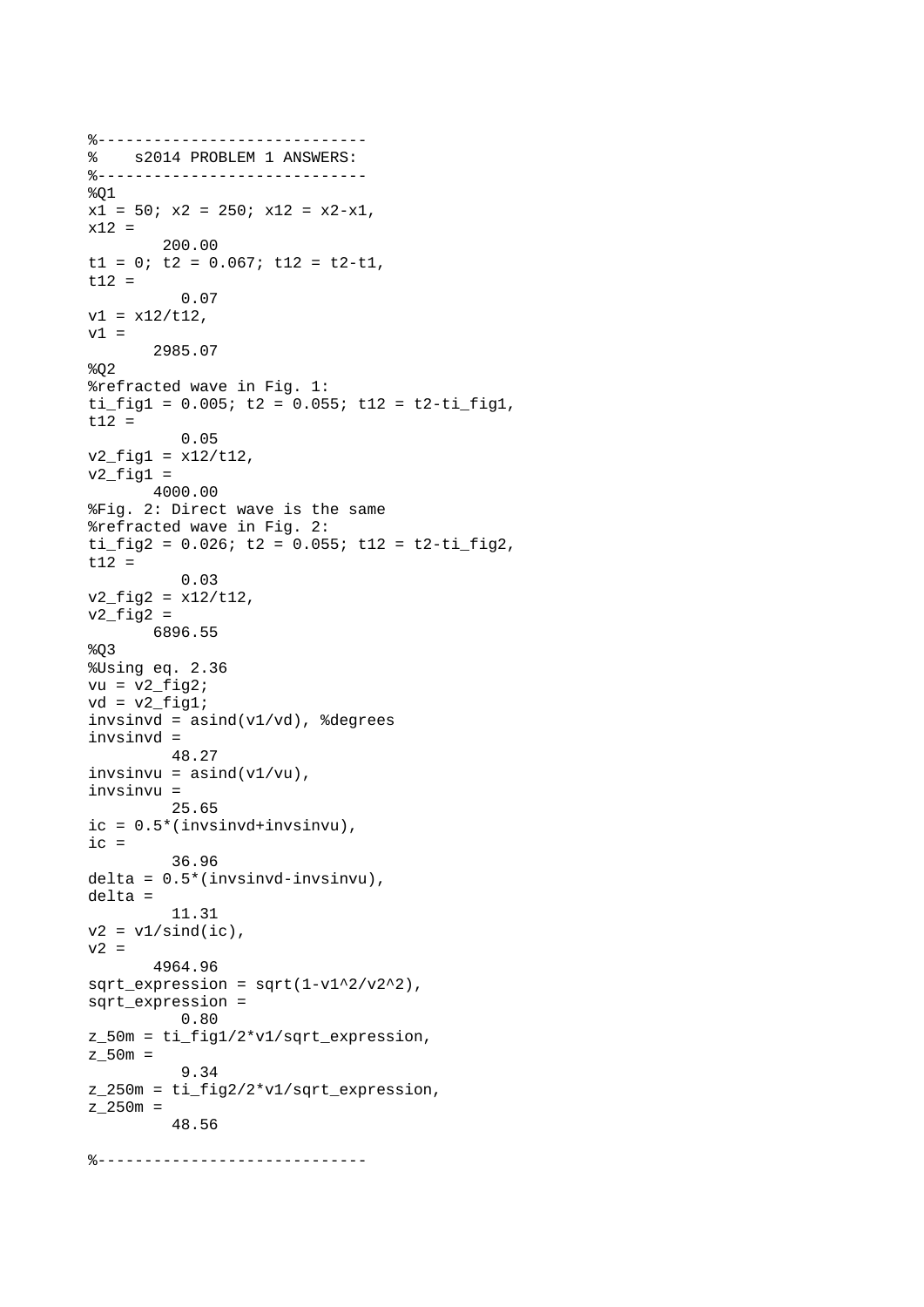```
% s2014 PROBLEM 2 ANSWERS: 
%----------------------------- 
\$Q1twt5m = 590e-9; twt100m = 840e-9;
x1 = 5; x2 = 100;vrms = sqrt((x2^2-x1^2)/(twt100m^2-twt5m^2)),vrms = 
  167039210.67 
8Q2twt50m = 120e-9; 8nstwt1000m = 708e-9; %ns 
zGPR50m = twt50m/2*vrms,zGPR50m = 10.02 
zGPR1000m = twt1000m/2*vrms,zGPR1000m = 
          59.13 
%Q3 
qreq = 10;dgmax = 1.15; \text{ImGal}x0 = 750; %location of the maximum shows the location of the center of the 
sphere 
x half = (850 - 640)/2;
z0 = x_half * 1.305, % equation 3.80 
z0 = 137.03 
804DeltaM = dgmax*1e-5*z0^2/6.67e-11, 
DeltaM = 
  3237215625.00 
drho = 4300-2800, %likely density contrast in normal crystalline bedrock 
drho = 
        1500.00 
V = DeltaM/drho, %m^3 
V = 2158143.75 
b = (3 * \Delta M / (4 * \pi * d \text{rho})) (1/3), %radius of model sphere, meter
b = 80.17
```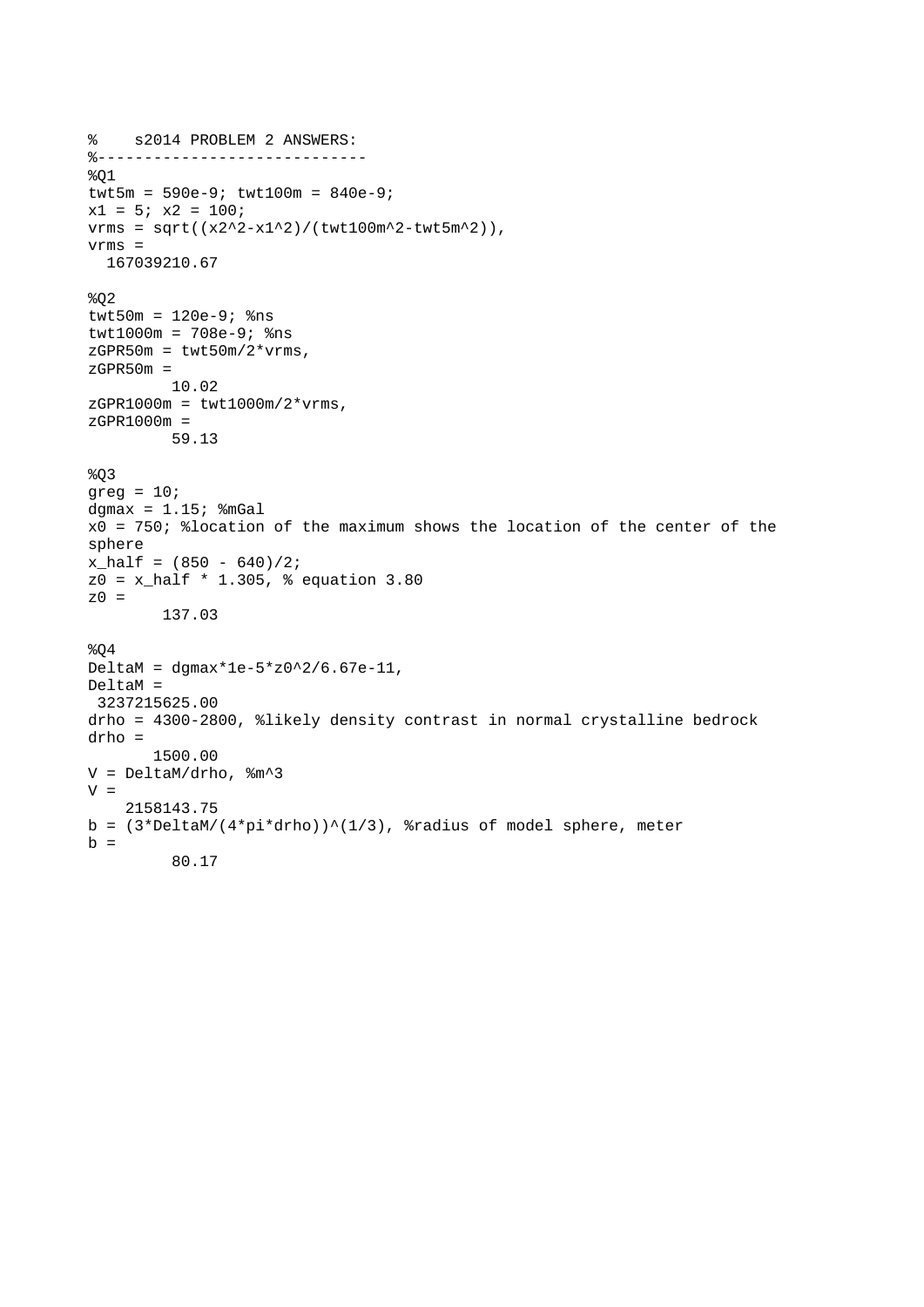

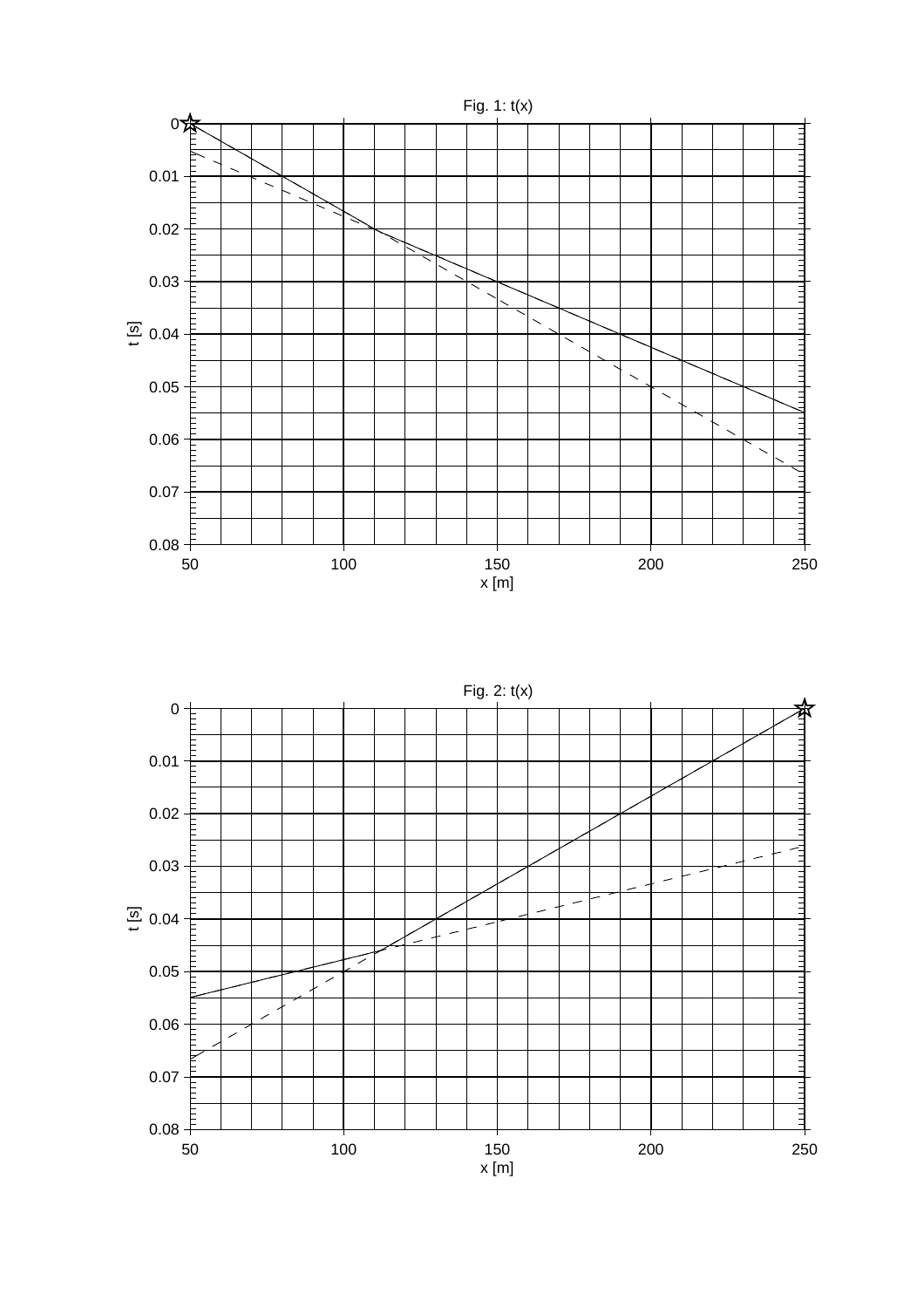